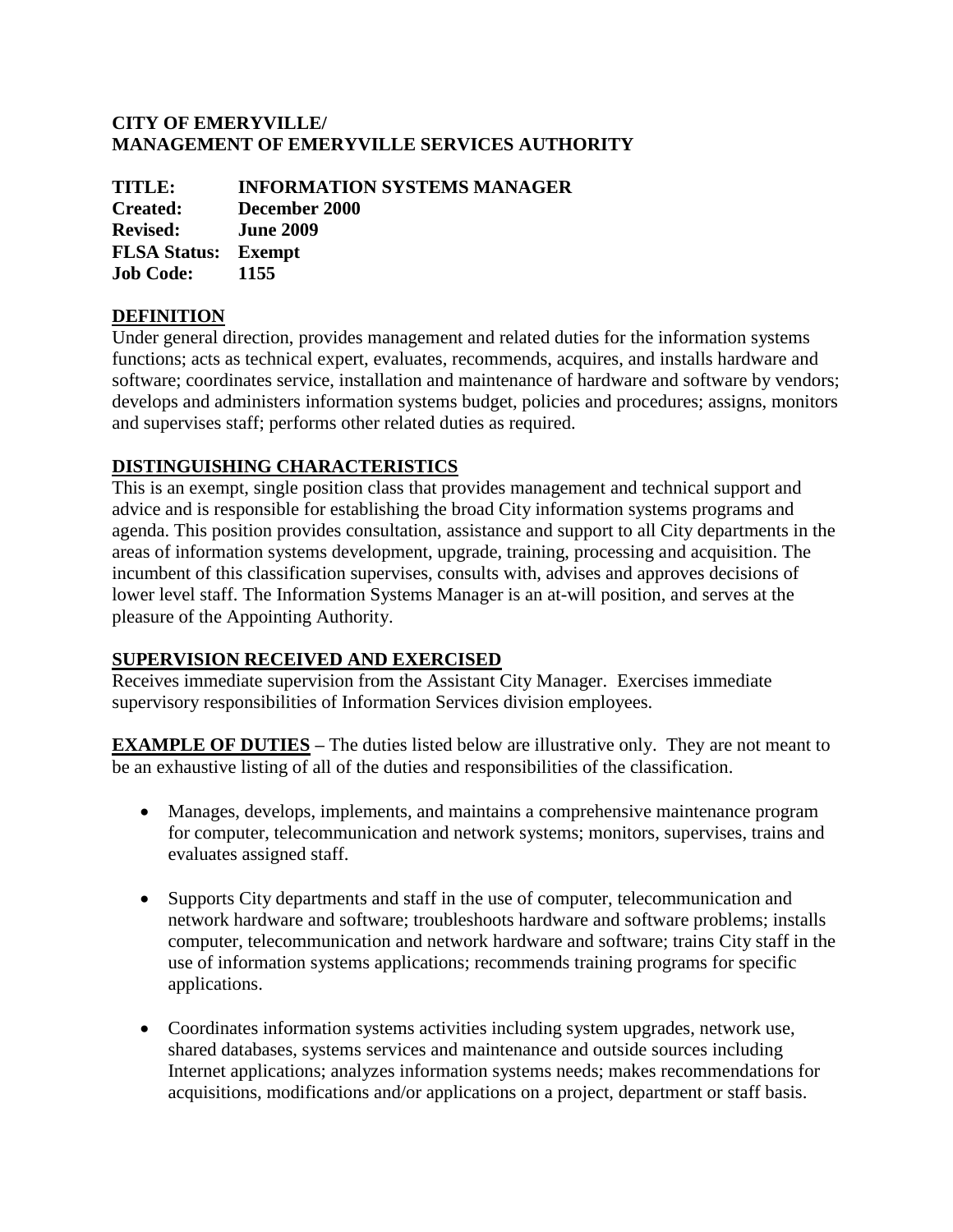- Maintains accurate records and documentation; prepares reports as required.
- Consults with City Attorney's Office in the negotiation and administration of vendor contracts for the design, installation and maintenance of City information and telecommunication systems.
- Maintains an inventory of surplus equipment and supplies; makes recommendations for the disposal and disposes of surplus equipment and supplies.
- Researches, compiles and analyses complex data and problems; provides technical and administrative reports; prepares written correspondence as necessary; provides periodic reports on activities; attends City Council, departmental, interdepartmental, project and user group meetings as required.
- Develops and administers information systems use policies and procedures; ensures compliance in the application and use of hardware and software by the City and staff.
- Organizes resources in accordance with established goals and objectives; evaluates service delivery and support activities and makes appropriate adjustments.
- Represents the City with outside agencies and organizations.

### **QUALIFICATIONS**

**Knowledge of** computer, telecommunication and network systems and their business applications; trends in information systems technologies relative to City business applications; software applications for business usage; methods, tools and techniques of systems hardware and software evaluation, implementation, documentation and troubleshooting and repair; principles and practices of records management and data storage and retrieval; laws and regulations governing computer systems usage and operation; effective supervisory practices and procedures; effective methods of communication both written and verbal; business mathematics; methods and practices of budgeting; functions and activities of a municipal government; effective methods of training staff in the use of systems hardware and software applications.

**Skill in** installing, maintaining and operating computer, telecommunication and network systems and associated software; troubleshooting and determining hardware and software problems; preparing clear concise written documents including staff reports, memos, vendor communications, user procedures, program documentation etc.; explaining technical information to non-technical personnel; organizing work, setting priorities and meeting critical deadlines; reviewing the work of others including contractors, and other City staff; negotiating with vendors and service providers.

**Ability to** develop and administer a budget; establish effective communications with those contacted in the course of the work; monitor, evaluate and train assigned staff; operate tools used in the course of the work; operate a variety of information and telecommunications systems; provide effective customer service; continue to learn and keep abreast of changing technologies related to information and communication systems; work in tight, cramp spaces; stand for long periods of time; crawl in narrow crawl spaces; bend, stoop, and grasp objects; discern wire colors